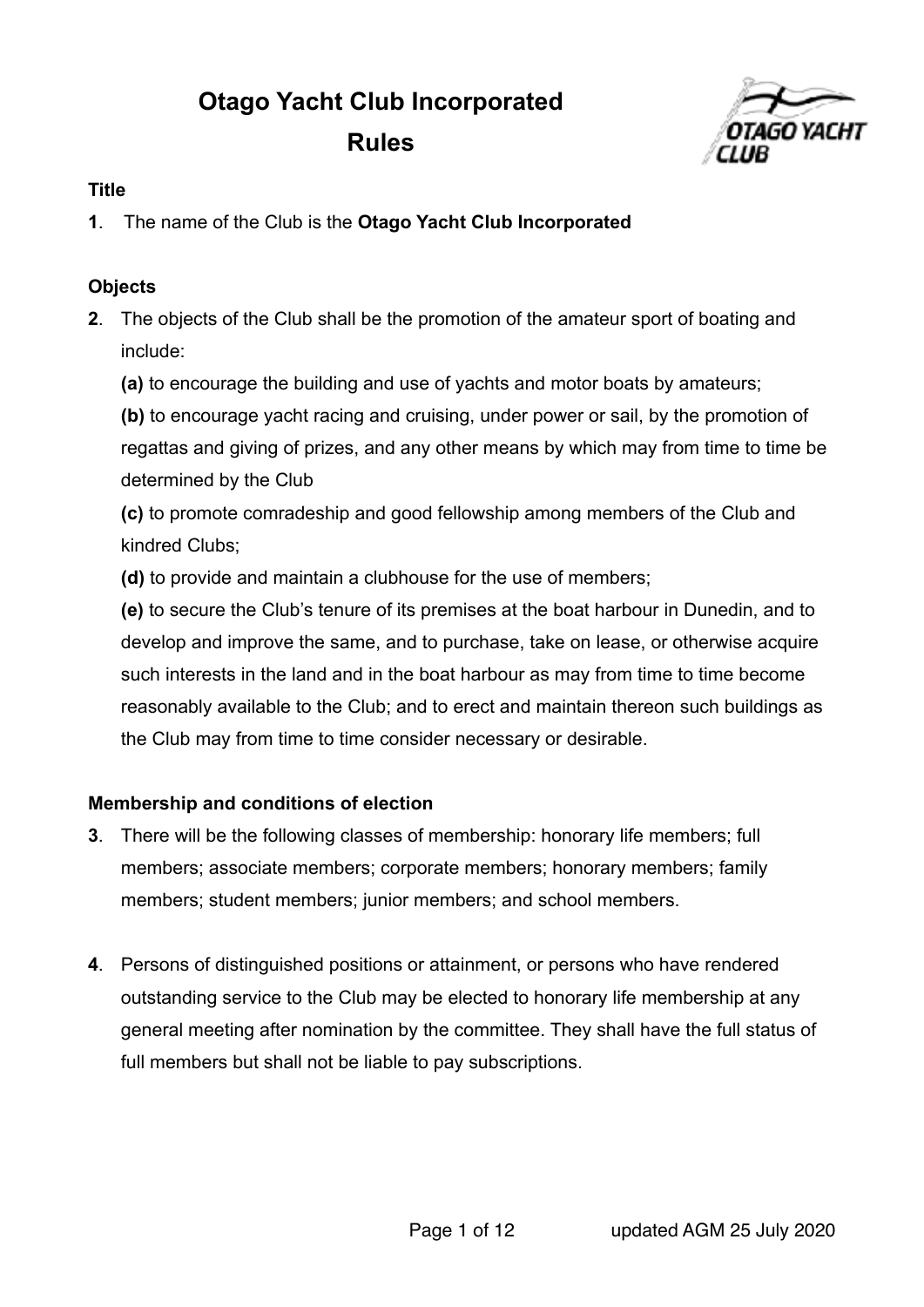- **5**. A visitor to Dunedin may be elected an honorary member for not longer than 3 months. Honorary members shall be nominated and elected in the same way as ordinary members. They shall be entitled to all club privileges but may not vote at meetings, nor hold office. The committee shall have the right to revoke an honorary membership without notice and without assigning cause.
- **6.** An application for membership must be in writing on a club form signed by a proposer and seconder. The application form, together with the subscription, must be forwarded to the Secretary for consideration by the Committee. The Secretary shall notify each member elected.
- **7. (a)** Any boat owner, or part owner who keeps or maintains a boat at the Club premises, or who, not being a member of another club affiliated to Yachting New Zealand, participates in club events, shall hold full, family, life or junior membership as appropriate.

**(b)** Persons wishing to enjoy the privileges of club membership who do not meet the requirements of Rule 7 (a) may be elected as associate members.

Associate members may not vote at meetings, nor hold office.

**(c)** Family membership may be granted at the discretion of the Committee to any family group comprising a full member, that member's domestic partner, and dependent children of either. Both adult parties must sign the application form and upon election both shall have the status of full members, and their dependent children the status of junior members.

**(d)** Body corporate and school membership will be granted at the discretion of the committee upon application. A representative of the body corporate and school must sign the application and any change of representative during membership must be notified to the club. All staff, pupils and parents, on club property must comply in all respects with the rules and by-laws of the Otago Yacht Club Incorporated. Each body corporate and school representative will be entitled to one vote.

- **8a.** Persons under the age of 18 years may be elected to Junior membership of the Club. They may sail in races and enjoy all the privileges of the Club.
- **8b.** Persons over the age of 18 years, if enrolled as full time students at an educational institution, may be elected to student membership of the Club. All members over the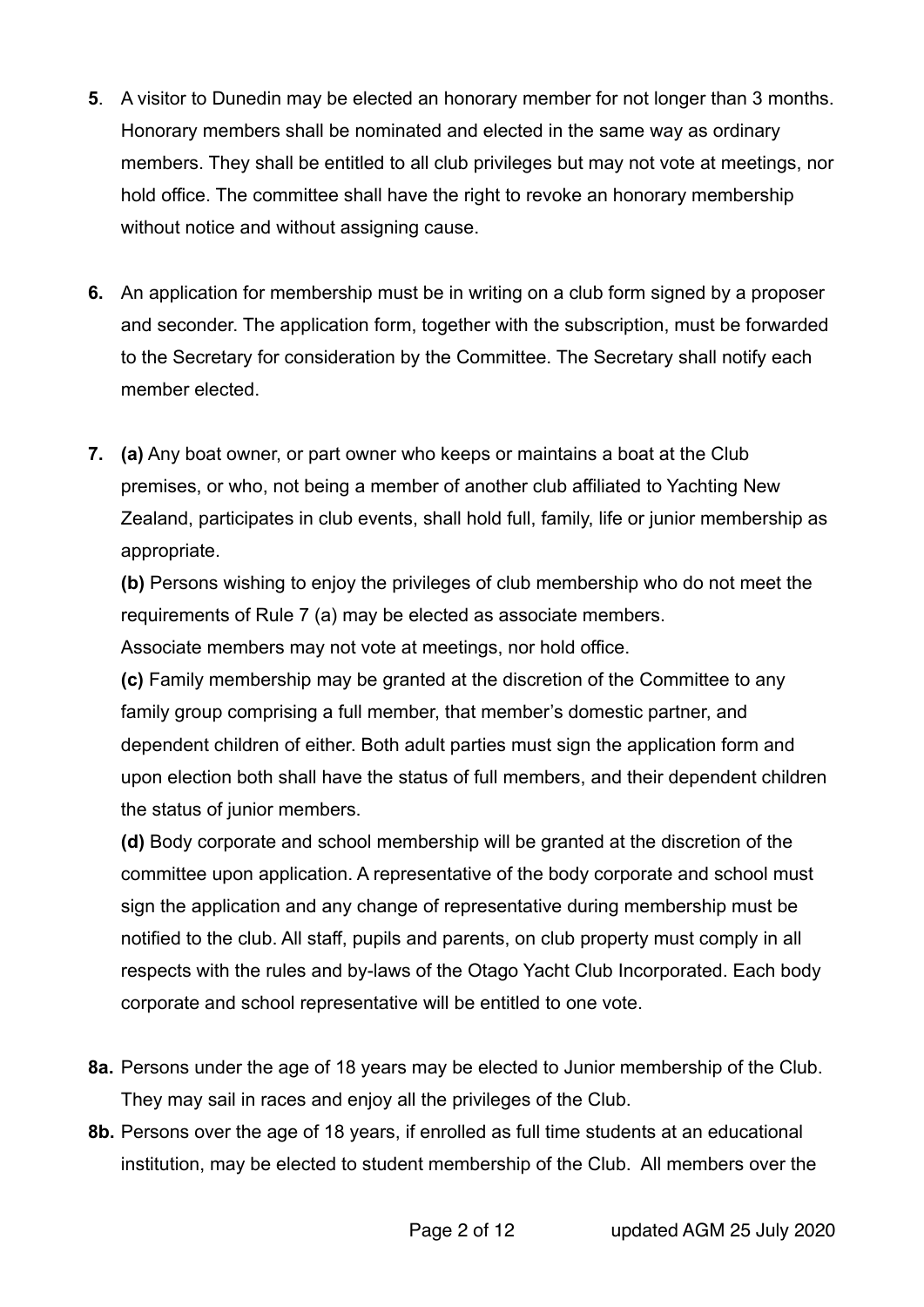age of 18 years have the right to vote. They may sail in races and enjoy all the privileges of the Club.

#### **Affiliation of clubs**

**9.** The Committee may, at its discretion, admit any group or club to affiliation with the club, under such terms and conditions as it deems appropriate. Every such affiliation shall be reviewed each December by the Committee. The terms and conditions of every affiliation entered into shall be displayed on the Club notice board for the duration of that affiliation.

#### **Resignation, discipline and forfeiture of membership**

- **10**. Any member wishing to resign shall give notice of intention in writing to the secretary. Resignation shall not affect a member's liability for subscriptions or dues accrued at the date thereof.
- **11**. No gambling, betting or objectionable behaviour of any kind will be allowed on the club premises, nor shall intoxicating liquor be introduced, except by order and on the authority of the Committee. The Committee shall have the power to suspend any members offending against this rule, and no member so suspended shall be entitled to the privileges of membership until such suspension has been lifted.
- **12** If in the opinion of the Committee, the conduct of any member be injurious to the character and interests of the Club, the member may be expelled by the committee. A two-thirds majority of the members present shall be required. Notice of expulsion shall be posted to the member concerned. No expelled member shall have any interests in, or claims upon, the funds of the Club.

#### **Subscriptions**

**13.** The annual subscription shall be payable on the first of July each year. The rates of subscription for the various classes of membership shall be determined from time to time by resolution of the Club.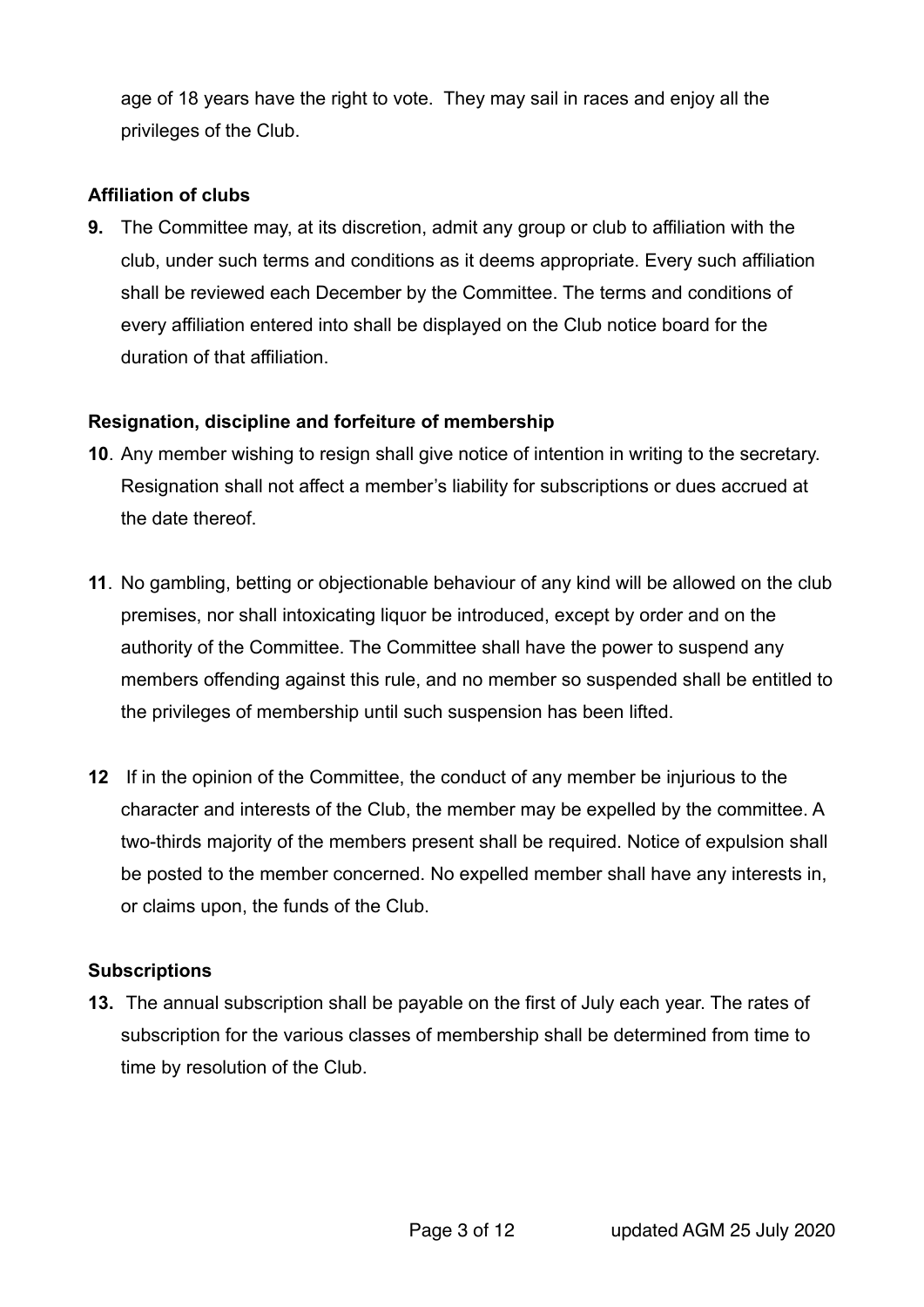#### **Arrears of subscriptions or dues**

**14. (a)** A member whose subscription, shed rents, or dues for the current financial year are in arrears on the 31 October in any year may be struck off the Club register unless the Committee on the grounds of hardship, decides to grant an extension of time. Such extensions of time shall be for a definite term to be fixed by the committee, but the committee shall have the right to grant a further extension or extensions. Upon the expiry of the last such extension, the member shall automatically be struck off the register. Notice of such striking off shall be given to such member by registered letter sent to the member's last known address.

**(b)** After a member has been struck off the register under the provisions of Rule 14 (a), or expelled under Rule 12, the committee may:

- (i) Sue for and recover all subscriptions, shed rents, and dues owing at the date of such striking off or expulsion;
- (ii) Without being responsible for any loss or damage, remove from the enclosure at the boat harbour any boat, dinghy, or gear left by such member on club premises, and place the same on any other land occupied by the Club, provided at least 14 days notice of intention to take this action has been given to the member by registered letter at the member's last known address;
- (iii) Attach by way of lien for all subscriptions, shed rents and dues owing by such member, any boats, dinghy or gear left by such member on club premises, such lien to be notified to the member by registered letter sent to the member's last known address, a copy of the said lien to be affixed to the boat or boats, dinghy, or gear so attached. No boat, dinghy or gear under lien to the club shall be sold or removed from the club premises until all subscriptions, shed rents and dues owing by the owner shall have been paid in full.
- (iv) Sell by public auction, public tender, or private treaty any boat or boats, dinghy or gear left by such member on club premises. The proceeds of such sale to be applied by the committee firstly in payment of the expenses of the sale and secondly in liquidation of the subscription, shed rents, and dues owing by such member, the balance to be paid to such member on demand or by cheque to the member's last known address.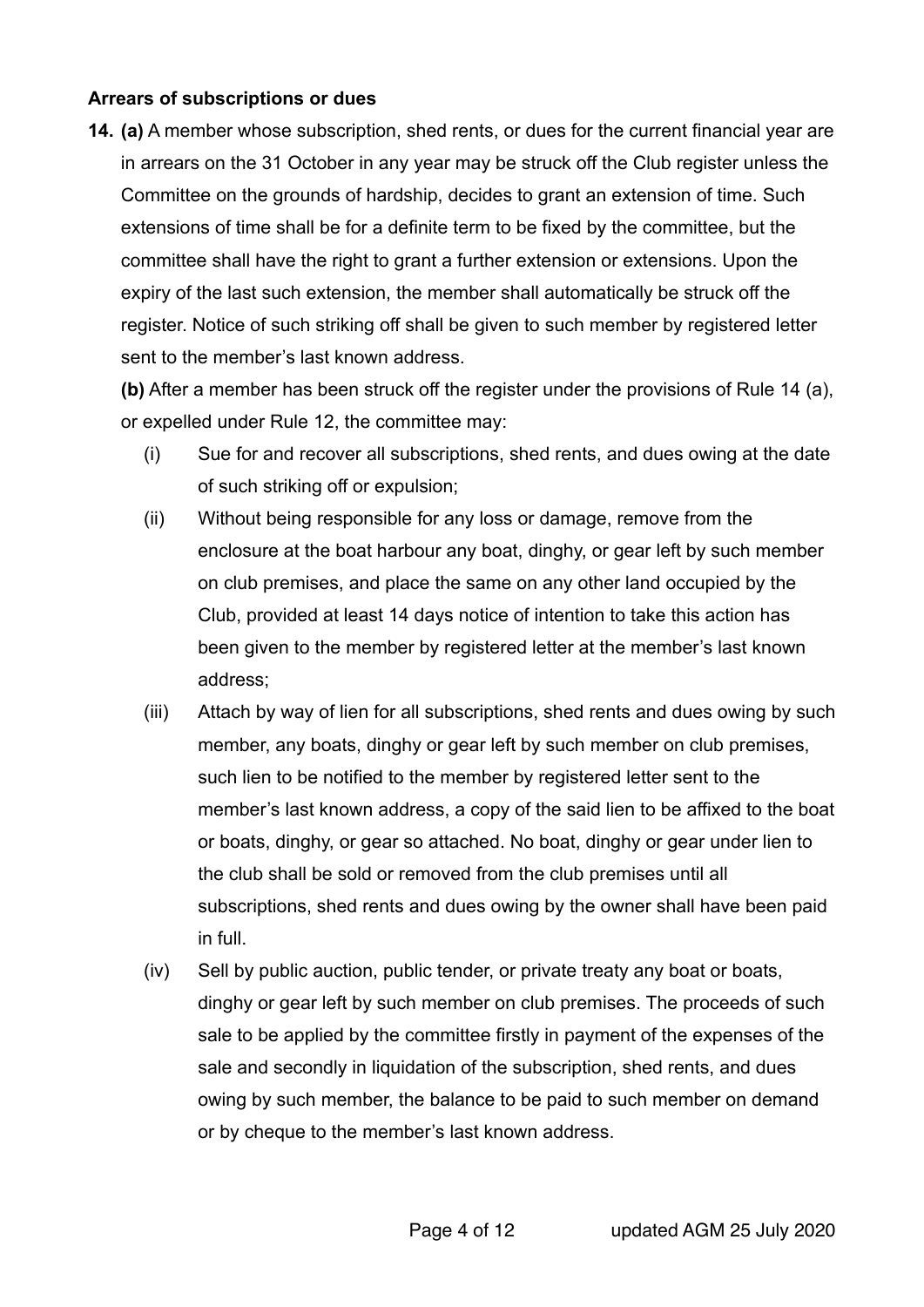**(c)** If any member is in arrears for not less than 3 months with the rent of any shed, the committee without being responsible for any losses or damage may after giving 14 days notice by registered letter sent to the member's last known address, cause the shed to be broken open and the contents thereof removed to any land occupied by the Club whether within or outside the enclosure, and may thereafter re-let the shed to another member of the Club.

**(d)** The Commodore or any other flag officer authorised by the committee, may on behalf of the Club take any action that the committee has authority to take under Rules 14 (b) and (c).

#### **Officers**

- **15**. The officers of the Club shall consist of the following:
	- (a) Flag officers:
		- (i) the Commodore;
		- (ii) the Vice-Commodore;
		- (iii) the Rear Commodore;
	- (b) the Secretary;
	- (c) the Treasurer.

# **Control of the Club**

**16. (a)** The affairs of the Club shall be conducted by the Committee which shall be elected at the annual general meeting, and consist of the Officers of the Club and eight other members.

**(b)** The immediate past Commodore may choose to attend the Club committee meetings. The option to do so shall expire at the following annual general meeting. **(c)** No member shall be eligible for election to the position of Commodore unless that member has served a minimum of one year as a member of the Club Committee.

# **Chairman**

**17. (a)** At all meetings of the Club and of the Committee, the senior flag officer present shall preside. In the event of no flag officer being present, the meeting shall elect a chairman.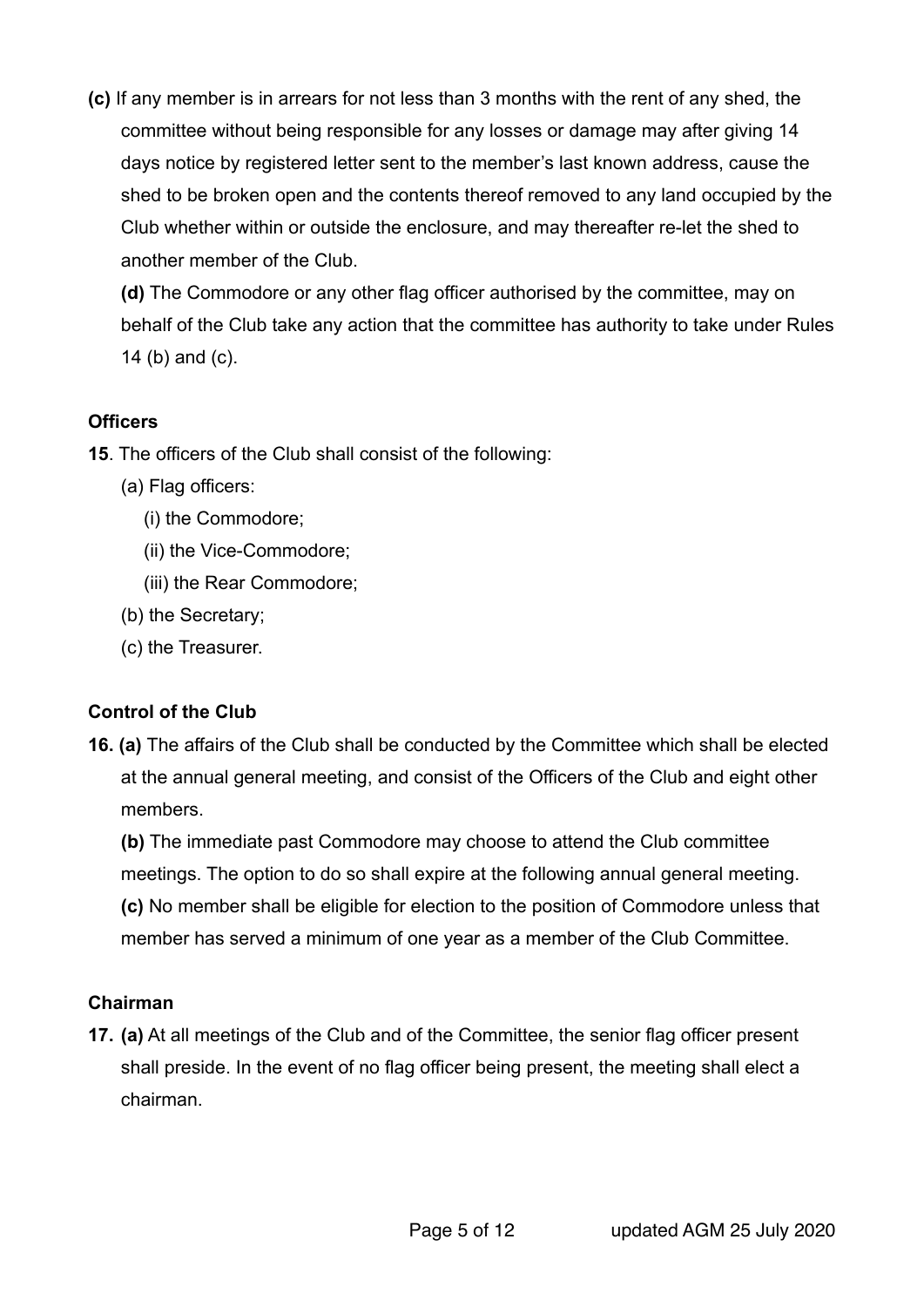#### **Committee**

**18. (a)** The Committee shall take office from the day of the annual general meeting and shall hold office until the following annual general meeting.

**(b)** Any member of the Committee who is absent from three consecutive meetings, without being granted leave of absence, shall cease to be a member thereof.

(i) Any member of the Committee may be removed by a resolution of a special general meeting of which prior notice has been given to the Club members and which is passed by a two thirds majority of those present and voting.

**(c)** The Committee shall have the power to fill any casual vacancy in the membership of the Committee. A vacancy not filled at any election shall be deemed a casual vacancy within the meaning of this rule.

**(d)** The Committee shall meet as often as the business of the Club may require, provided that there shall normally be not less than one meeting per month.

**(e)** A meeting of the Committee may be called at any time by the Commodore or by the Secretary; a meeting shall be called within seven days of the receipt by the Commodore or the Secretary or a requisition signed by three of more members of the Committee and specifying the nature of the business to be brought before such meeting.

**(f)** Seven members of the Committee shall form a quorum.

**(g)** The Committee shall have full power and control over all funds, property and investments of the Club, and may make, alter and rescind by-laws.

**(h)** The Committee shall have the power to pay an honorarium to any person holding an honorary office in the Club.

# **Sub-committees**

**19**. The following sub-committees shall be appointed by the committee each year within 30 days of taking office. One member of each sub-committee shall be appointed its convener by the committee. Sub-committees shall have the power to co-opt.

**(a)** A sailing committee consisting of at least one flag officer and at least three other members who shall supervise all arrangements for club races and regattas. The subcommittee may delegate its power for the day;

**(b)** A works committee consisting of at least one flag officer and at least three other members who shall control all property owned by the club or under the jurisdiction of the club. It shall have oversight of the workings of the club slipways, moorings, trailer park and yard subject to safety regulations and working practices in the by-laws. **(c)** A social committee consisting of at least one committee member.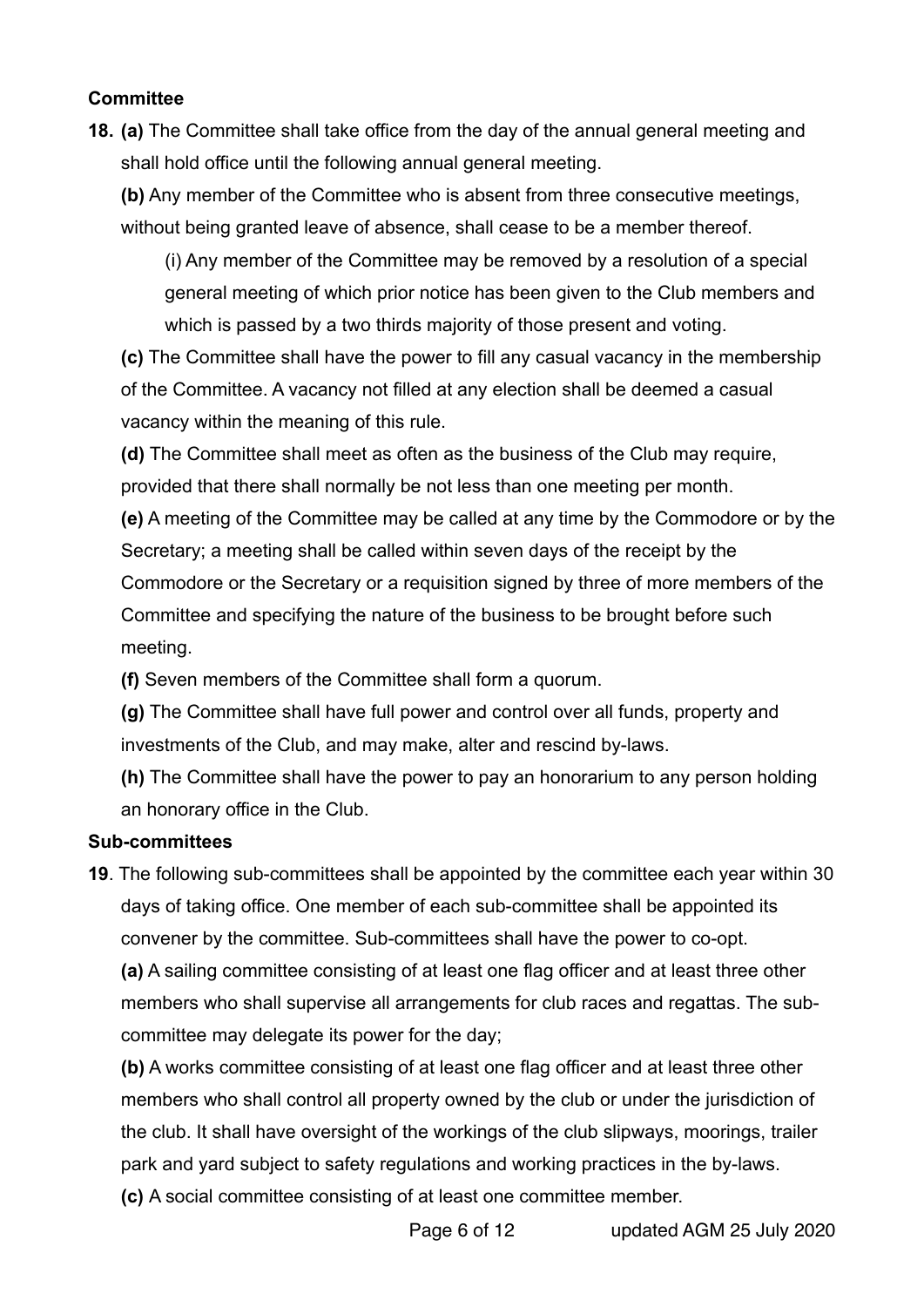#### **Secretary**

**20**. The Secretary shall keep a record of the proceedings of all meetings of the club and the committee. The Secretary shall keep a register showing the name of each craft owned by members of the Club.

### **Treasurer**

**21**. The Treasurer shall keep the accounts of the club and produce a statement of accounts in accordance with the current recommended practice of the Chartered Accountants Australia and New Zealand and when reviewed shall be distributed to members no later than 10 days prior to the Annual General Meeting.

### **Finance**

- **22**. The balance date of the Club shall be the 30th day of April.
- **23**. **(a)** All monies received by the Club shall be deposited in a bank account with a bank chosen by the committee. The bank account shall be operated under any two authorised signatories from amongst the Commodore, Vice-Commodore, Rear Commodore and Treasurer as well as additional signatories approved in committee. **(b)** No member of the Club or any person associated with a member shall participate in or materially influence any decision made by the Club in respect of the payment to or on behalf of that member or associated person of any income, benefit or advantage whatsoever.

**(c)** Any such income paid shall be reasonable and relative to that which would be paid in an arm's length transaction (being the open market value). The provisions and effect of this clause shall not be removed from this document, and shall be included and implied into any document replacing this document.

**24**. The books of account shall be reviewed at the end of each financial year by a member of the Chartered Accountants of Australia and New Zealand.

**(a)** Subject to the provisions of sub-clause (b) of this rule, the Club shall have the power to borrow or raise money from time to time by the issue of debentures, bonds, mortgages or any other security, founded or based on all or any of the property and/or rights of the club, or without any such security and upon such terms as to priority and otherwise as shall be deemed fit by the Committee.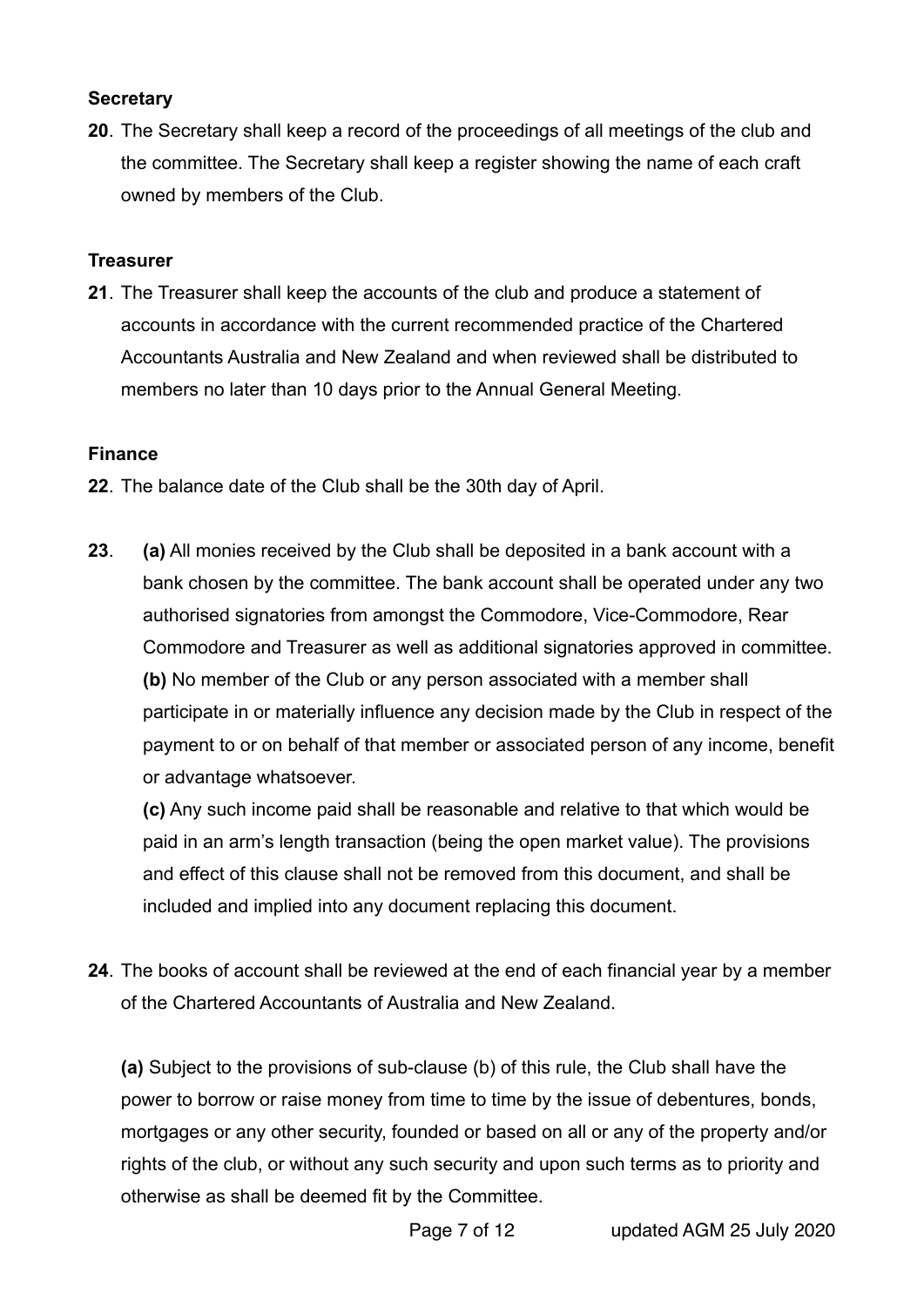**(b)** Such power to borrow or raise money shall be exercised by the Committee and shall be exercised only in respect of particular development projects or other particular purposes and only after any such project or purpose has been approved by a resolution carried by a two-thirds majority of the members voting thereon at an annual or special general meeting and in accordance with rule 29 (e).

**(c)** The Committee of the Club is empowered to offer commercial sponsorship to assist with the promotion and financing of the club's activities. The number of sponsorships will be limited to fifteen (15) at any one time and the term and the sponsorship fee will be set by the committee.

All sponsorship will be evidenced by a formal agreement setting out the terms and conditions of each sponsorship and will be signed by the Club and the Sponsor.

#### **Annual general meeting**

**25**. The annual general meeting shall be held prior to 31 July of each year at such time and place as the Committee shall appoint.

**(a)** To receive from the Treasurer a report and statement of accounts for the preceding financial year;

**(b)** To elect the Officers and Committee for the ensuing year;

**(c)** Nominations for all candidates for the various offices shall be made in writing over the signature of the nominator, and forwarded to the Secretary at least 10 days before the meeting. Notice of such nominations shall be posted on the Club noticeboard.

**(d)** Any person who has been nominated in writing for Committee whose nomination is in the hands of the Secretary not less than 10 days prior to the annual general meeting, is automatically elected to the Committee if nominations put forward are less than the number of committee members required. The balance of nominations required can be taken from the floor of the meeting. If however, the written nominations are more than required, a secret ballot will be held.

**(e)** To consider any resolution of which due notice has been given in writing not less than 14 days prior to the meeting, to the Secretary who will inform members. **(f)** To discuss any other matters provided for in the rules.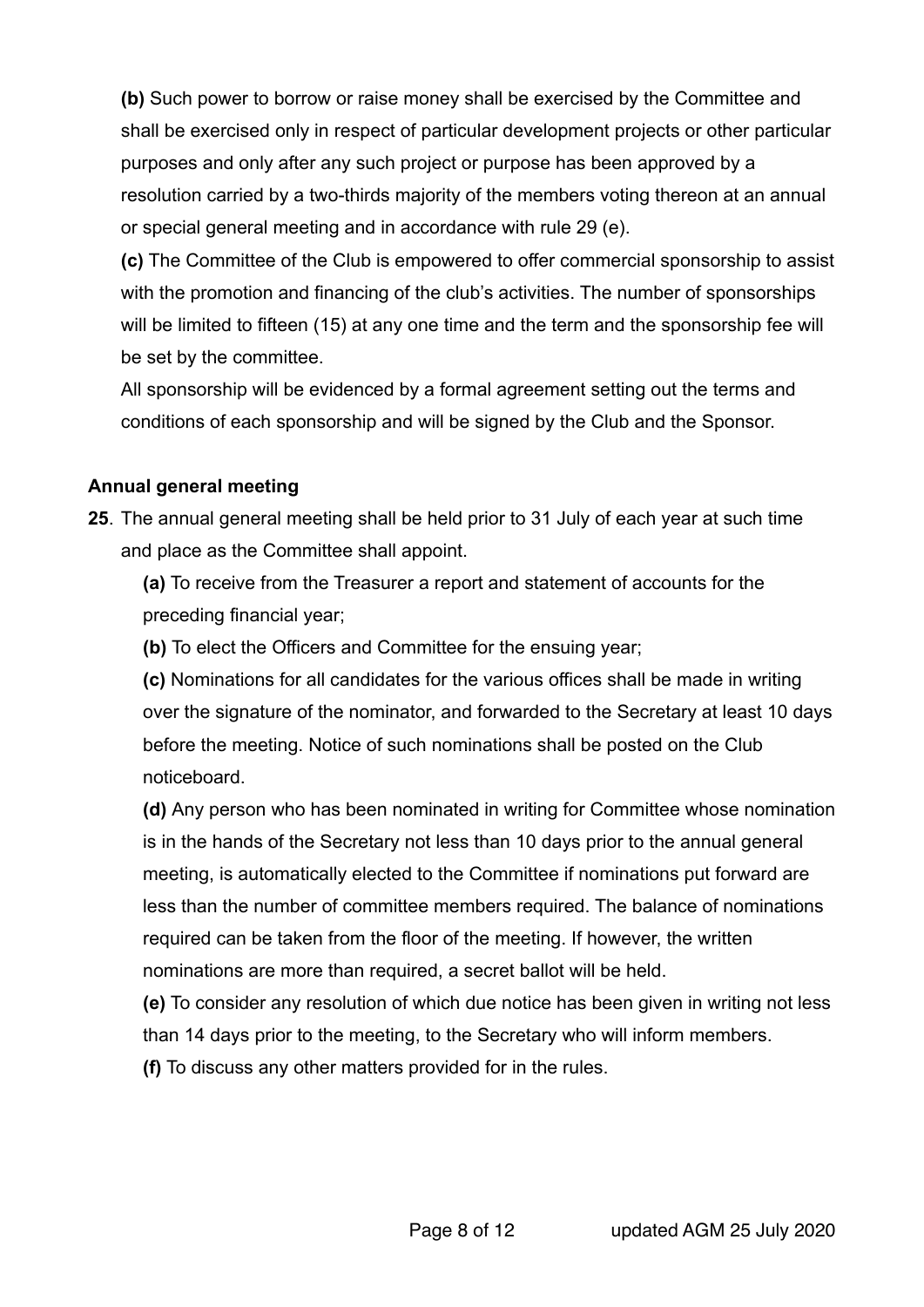#### **Special general meeting**

**26**. A special general meeting may be called at any time by the Committee or by the Commodore. A special general meeting shall be called upon a written requisition of at last 10 members, such requisition to state the business to be dealt with. The business shall be set out in the notice to members and only such business or matters reasonably incidental thereto shall be dealt with at the meeting.

## **Notice of general meeting**

**27**. Notice of every general meeting shall be given to every member not less than 10 days clear before the meeting. Every notice required to given under these rules shall be delivered personally, mailed or sent by electronic means. It shall deemed to have been received by the person(s) to whom it was addressed, on the day of receipt (if delivered personally), three days following posting (if posted) or on the day following the electronic sending (if sent by this means).

#### **Quorum**

**28**. At any general meeting fifteen members eligible to vote shall form a quorum.

# **Voting at meetings**

- **29**. **(a)** Only honorary life members and fully paid up members of the following classes of membership, full members, family members, student members, body corporate and school members, present at any meeting shall have the right to vote at such meeting.
	- **(b)** Voting on the election of officers shall be by secret ballot.
	- **(c)** Voting on any motion before a meeting shall be by the voices except any member present may require a show of hands. Three members may require a secret ballot. **(d)** Except where otherwise specified, a majority of members voting shall decide any
	- question.
	- **(e)** In the case of equality in voting, the chairman may exercise a casting vote in addition to a deliberative vote.

#### **Alteration to rules**

**30**. At any annual or special general meeting any of these rules may be altered, repealed, added to by resolution, provided that such resolution by carried by a two-thirds majority of the members voting thereon, and in accordance with rule 29 (e).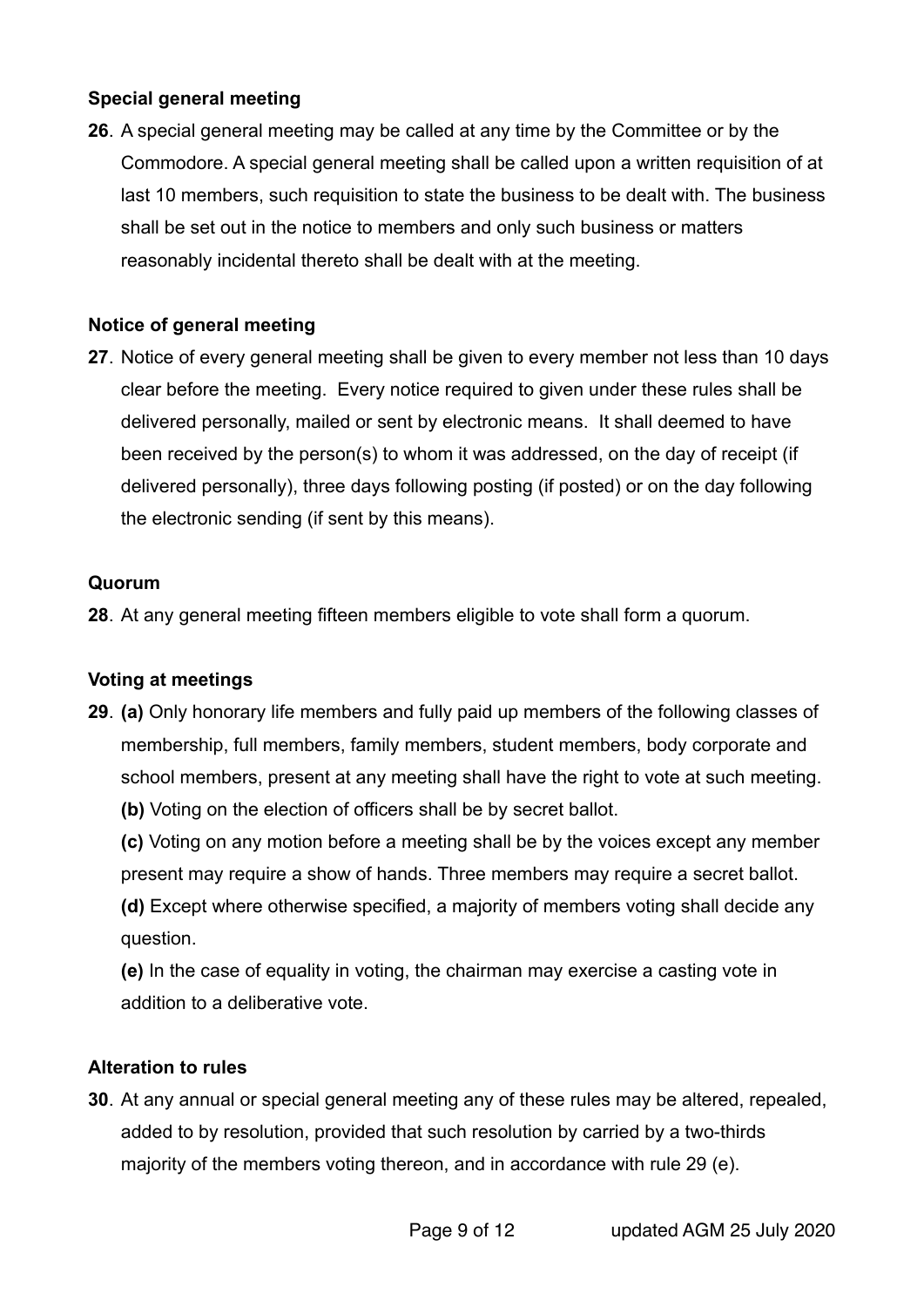No addition to or alteration of the amateur sports promotion aims, personal benefit clause or winding up clause shall be approved without the approval of the Inland Revenue Department. The provision and effect of this clause shall not be removed from this document and shall be included and implied into any document replacing this document.

#### **Register of yachts and power boats**

- **31**. No craft shall be entered for Club races unless its name and particulars have been inscribed in the club register. For this purpose each member shall forward to the Secretary in respect of each craft for which the member desires to obtain club privileges, a written statement showing the name, rig, measurements, type of engine, rated power of engine, private flag, and such other details as the committee may from season to season decide upon. Craft not so registered may however compete in races in which non-members are permitted to enter.
- **32**. No working boat or boats let out on hire shall be entered on the club register, nor any boat owned by more than one person, unless all the owners are members of the club. Yachts or power boats under genuine hire or charter to a member for at least six months shall be an exception to this rule.
- **33.** Any alteration to a craft affecting the rig, engine, engine power or propeller shall be reported immediately to the Secretary, who shall note these alterations in the register, and inform the handicappers.
- **34**. The sailing rules shall be those of the ISAF and Yachting New Zealand prescriptions, as published in the current YNZ Handbook and as amended by the sailing instructions.
- **35**. Delegates to the Otago Yachting Association shall be appointed by the committee within 30 days of taking office.

#### **Club uniform**

**36**. The club uniform shall be that adopted by the committee from time to time.

#### **Club ensign and club flag**

**37**. The Club ensign shall be the Red Ensign of New Zealand.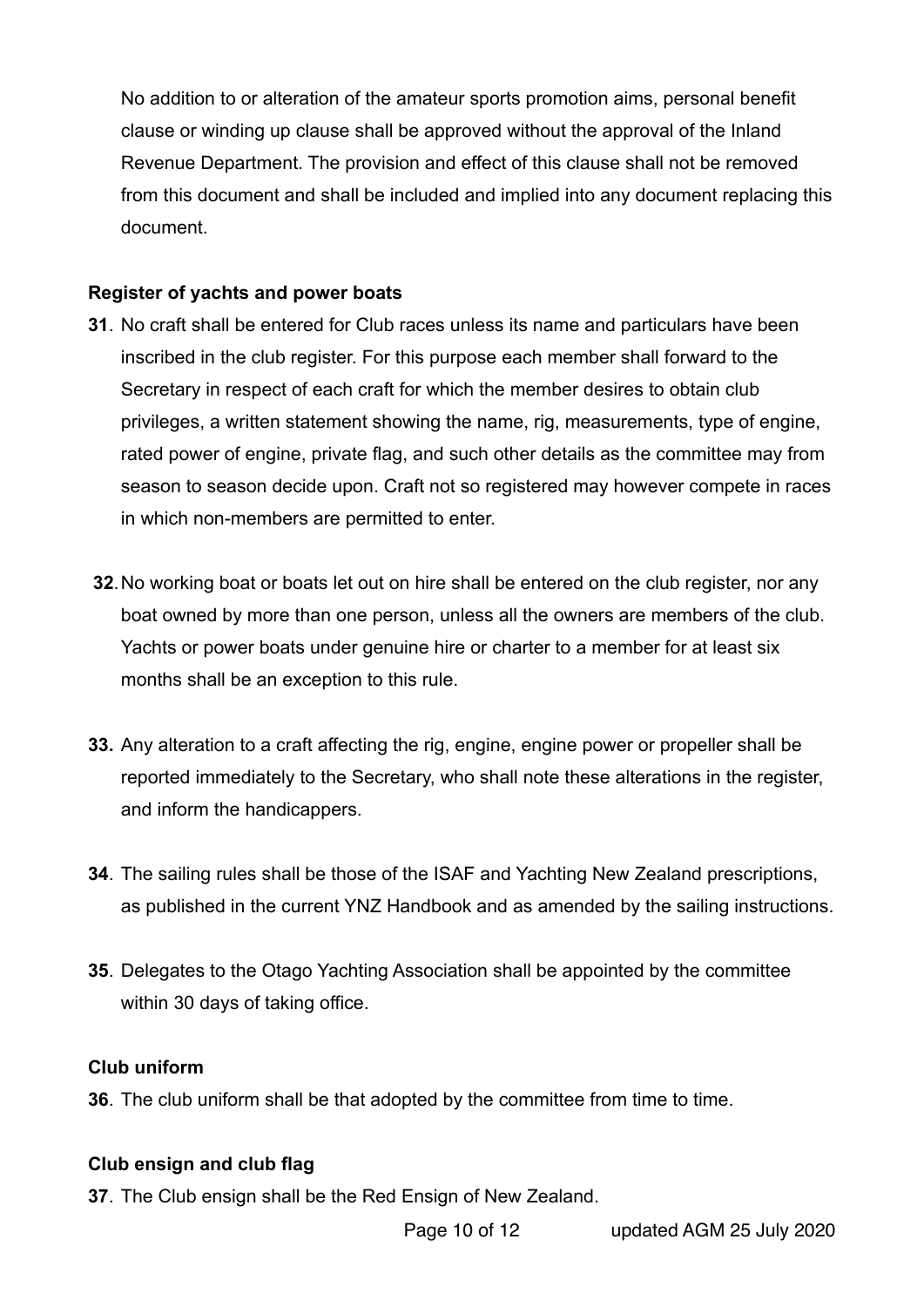- **38**. The Club flag shall be a white burgee with a blue cross. It shall be hoisted whenever the Club ensign is flown.
- **39**. The Commodore's flag shall be the club burgee with swallow-tail, and the Vice Commodore's flag a similar flag with one blue ball in the upper inner canton. The Rear Commodore's flag shall be similar with one red ball in the inner lower canton.

#### **Flags**

**40.** Flags shall be flown on club craft in conformity with nautical etiquette. No member shall fly the club flags on any boat not on the club register, exception to this rule being made in the case of flag officers.

#### **Care of club property**

**41**. No member shall remove any property of the Club excepting under by-laws made by the Committee. Members shall pay the full cost of replacing any club property destroyed, lost or damaged by them.

#### **Care of members' property**

**42.** The Club shall exercise reasonable care and supervision but shall not be responsible for the property of members left in club buildings or on the club grounds.

#### **Notices**

**43**. Notices shall not be posted on the club notice board unless they are signed and dated by the Secretary or Commodore.

#### **Control and use of the common seal**

**44**. The Club shall have a common seal which shall be kept in the custody of the Secretary. It shall be affixed to any deed or document only on the resolution of the committee, and each impression of the seal shall be valid only if attested in writing by the Commodore, or Vice Commodore, or Secretary, and in addition by two members of the Committee.